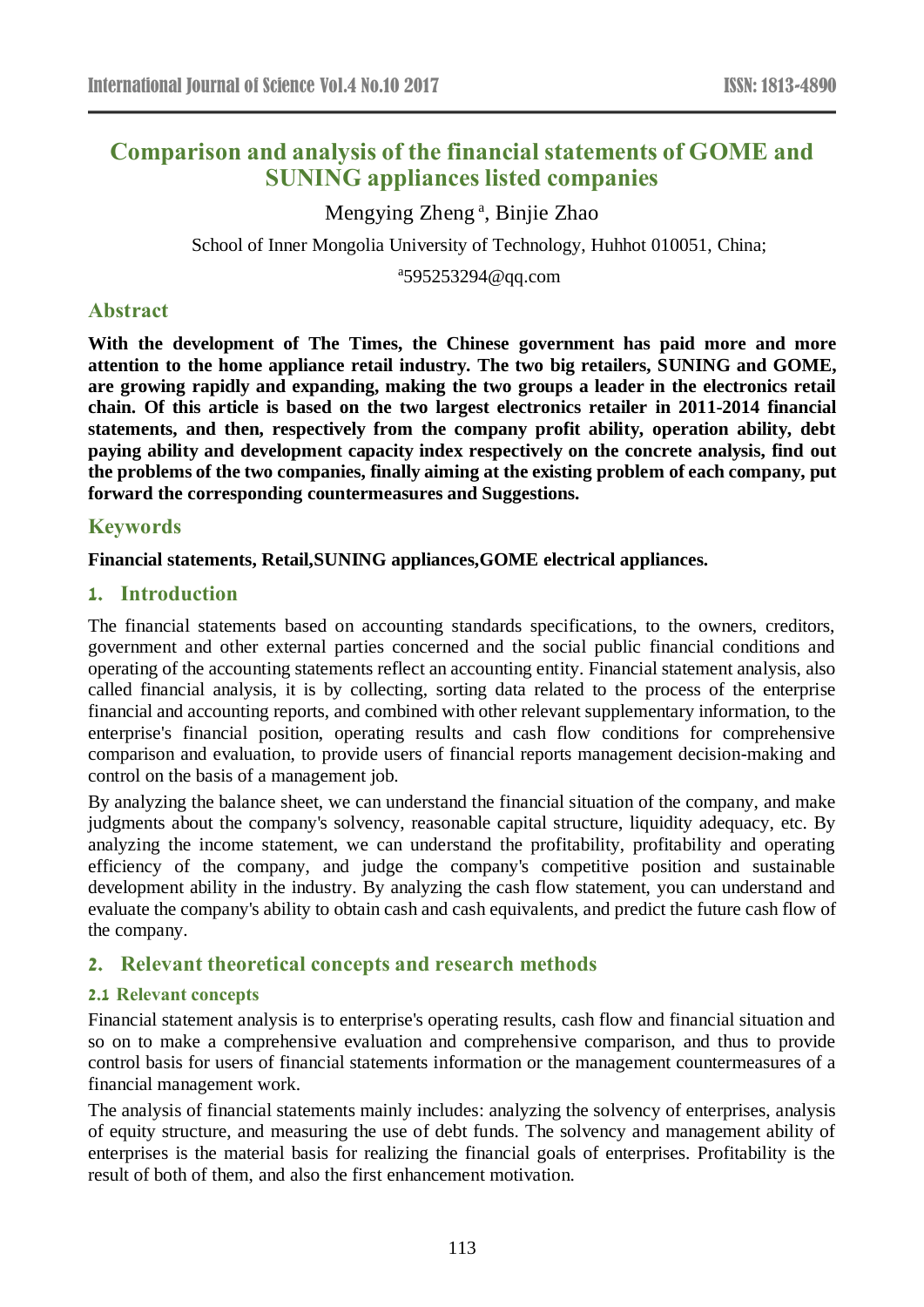#### **2.2 research methods**

The research methods of this paper include: (1) the financial comparative analysis mainly includes trend analysis, factor analysis, ratio analysis and structure analysis, etc. (2) financial comprehensive analysis including DuPont analysis, etc.

# **3. Analysis of financial statements of GOME and SUNING appliances**

#### **3.1 Financial Analysis of GOME and SUNING appliances**

#### **3.1.1.Profitability**

Profitability indicators mainly include profit margin, operating profit margin, profit margin of cost, return on equity, total return on assets, and earnings per share.

profit margin of main business

| Table 1. Main business profit margin |  |  |
|--------------------------------------|--|--|
|                                      |  |  |

| Main business profit margin (%) | 2011   | 2012   | 2013   | 2014   |
|---------------------------------|--------|--------|--------|--------|
| GOME electrical appliances      | 10.12% | 13.15% | 13.74% | 12.64% |
| SUNING appliance                | 18.54% | 24.53% | 36.80% | 44.18% |

As can be seen from table 1, in terms of profit margin of the main business, the state of GOME is basically stable. In 2013, there was a small increase, and in 2014, it decreased again. SUNING appliance has been growing for three years, reaching 44.18% in 2014, indicating that SUNING's main business is prominent.

operating margin

Table 2. Operating margin

| Operating margin $(\%)$           | 2011  | 2012   | 2013   | 2014  |
|-----------------------------------|-------|--------|--------|-------|
| <b>GOME</b> electrical appliances | 2.12% | .32%   | 0.95%  | 0.10% |
| SUNING appliance                  | 6.86% | 10.15% | 10.30% | 5.06% |

Profit margin of cost

| Table 3. Cost profit margin       |      |      |      |      |  |
|-----------------------------------|------|------|------|------|--|
| Cost profit margin $(\%)$         | 2011 | 2012 | 2013 | 2014 |  |
| <b>GOME</b> electrical appliances | 1.57 | 1.49 | 1.67 | 1.61 |  |
| SUNING appliance                  | 1.98 | 2.21 | 2.33 | 2.29 |  |

It can be seen from table 4 that in the last three years, SUNING appliance has been a lot higher than GOME. Therefore, GOME should strictly control the cost and pay attention to the upgrade of product structure.

return on equity

Table 4. Return on equity

| Return on equity $(\%)$           | 2011  | 2012 | 2013  | 2014 |
|-----------------------------------|-------|------|-------|------|
| <b>GOME</b> electrical appliances | 5.35  | .84  | -75   | 0.68 |
| SUNING appliance                  | 19.88 | 8.54 | 18.14 | 5.69 |

As shown in table 4, the return on equity of GOME electrical appliances has been declining in the past three years, with the decrease in 2014 from 2013 to 0.68%.

total return on assets

Table 5. Total return on assets

| Total return on assets (%)        | 2011 | 2012 | 2013  | 2014 |
|-----------------------------------|------|------|-------|------|
| <b>GOME</b> electrical appliances | .19  | 0.84 | 0.77  | 0.39 |
| SUNING appliance                  | 8.33 | 9.48 | 10.48 | 5.17 |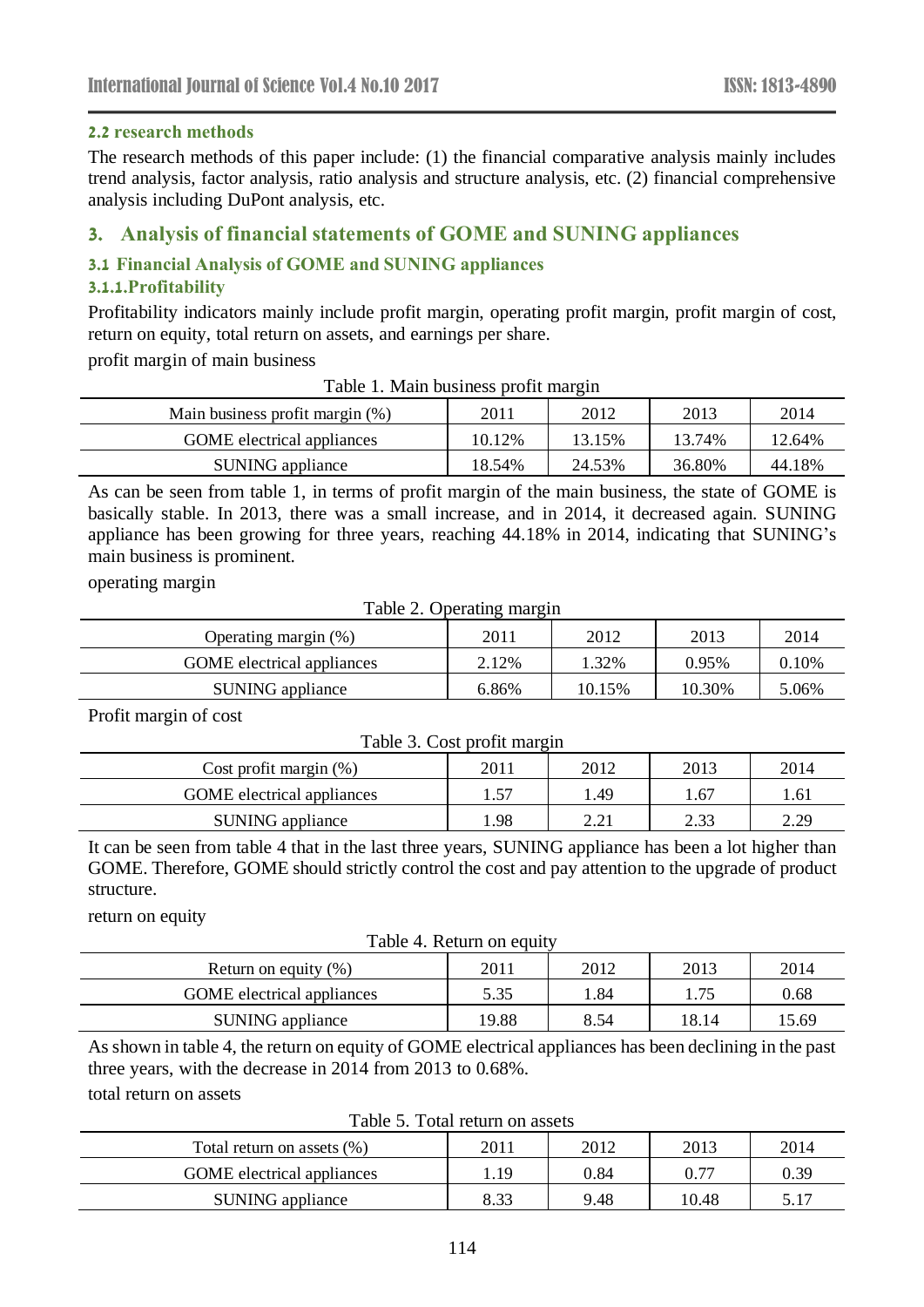Table 5 shows that the total assets yield of SUNING appliance increased in 2013, but it declined in 2014. The total return on assets of GOME is decreasing year by year. earnings per share

| $14010$ of $241111150$ pcl $311010$ |        |        |        |        |
|-------------------------------------|--------|--------|--------|--------|
| Earnings per share                  | 2011   | 2012   | 2013   | 2014   |
| <b>GOME</b> electrical appliances   | 0.0418 | 0.0409 | 0.0394 | 0.0155 |
| SUNING appliance                    | 0.47   | 0.36   | 0.70   | 0.58   |

#### Table 6. Earnings per share

In terms of table 6, the earnings per share of SUNING appliance is much higher than that of GOME, which indicates that SUNING appliance is more profitable and has greater investment value. GOME's earnings per share in the past three years have been falling continuously, indicating that GOME's profitability is declining year by year.

#### **3.1.2.Operational capability**

Operational capacity refers to the ability of an enterprise to operate and operate, that is, its ability to use assets to earn profits. The financial analysis ratio of enterprise operating capacity is: inventory turnover rate, receivables turnover rate, operating cycle, turnover ratio and total asset turnover rate. This article mainly analyzes the operation ability of the company from the following aspects. receivables turnover rate

| Table 7. Receivables turnover rate |  |
|------------------------------------|--|
|                                    |  |

| Accounts receivable turnover rate | 2011 | 2012 | 2013 | 2014 |
|-----------------------------------|------|------|------|------|
| SUNING appliance                  | 2.55 | .04  | 0.63 | 0.37 |
| <b>GOME</b> electrical appliances | 8.59 | 3.91 | 2.94 | 0.43 |

Overall, the working capital of SUNING and GOME has stagnated over accounts receivables and the recovery rate has declined, affecting the turnover of the two companies.

inventory turnover rate

| Tuble 0. Inventory turns for rule |      |       |       |      |
|-----------------------------------|------|-------|-------|------|
| Inventory turnover rate           | 2011 | 2012  | 2013  | 2014 |
| SUNING appliance                  | 9.36 | 10.33 | 13.12 | 5.28 |
| <b>GOME</b> electrical appliances | 4.01 | 4.21  | 4.33  | 4.9  |
|                                   |      |       |       |      |

Table 8. Inventory turnover rate

The data analysis from table 3-8 concludes that SUNING appliance effectively makes marketing strategy, expands the sales quota and achieves certain achievements.

turnover of total assets

| Tuois 71 Touri upper unillo 1 et ture |      |      |       |      |
|---------------------------------------|------|------|-------|------|
| Total asset turnover                  | 2011 | 2012 | 2013  | 2014 |
| SUNING appliance                      | .86  | 1.99 | l .81 | 0.73 |
| <b>GOME</b> electrical appliances     | 1.35 | .41  | .63   | 0.72 |
|                                       |      |      |       |      |

Table 9. Total asset turnover rate

As can be seen from table 9, the total asset turnover rate of SUNING appliance is decreasing year by year, and the turnover rate of total assets of GOME is increasing year by year.

#### **3.1.3.Solvency**

The solvency of enterprises is an important symbol to reflect the financial situation and management ability of enterprises. Solvency is the ability or guarantee of an enterprise to repay its maturing debt, including the ability to repay short-term debt and long-term debt.

This paper mainly analyzes the solvency of the company from the following aspects. liquidity ratio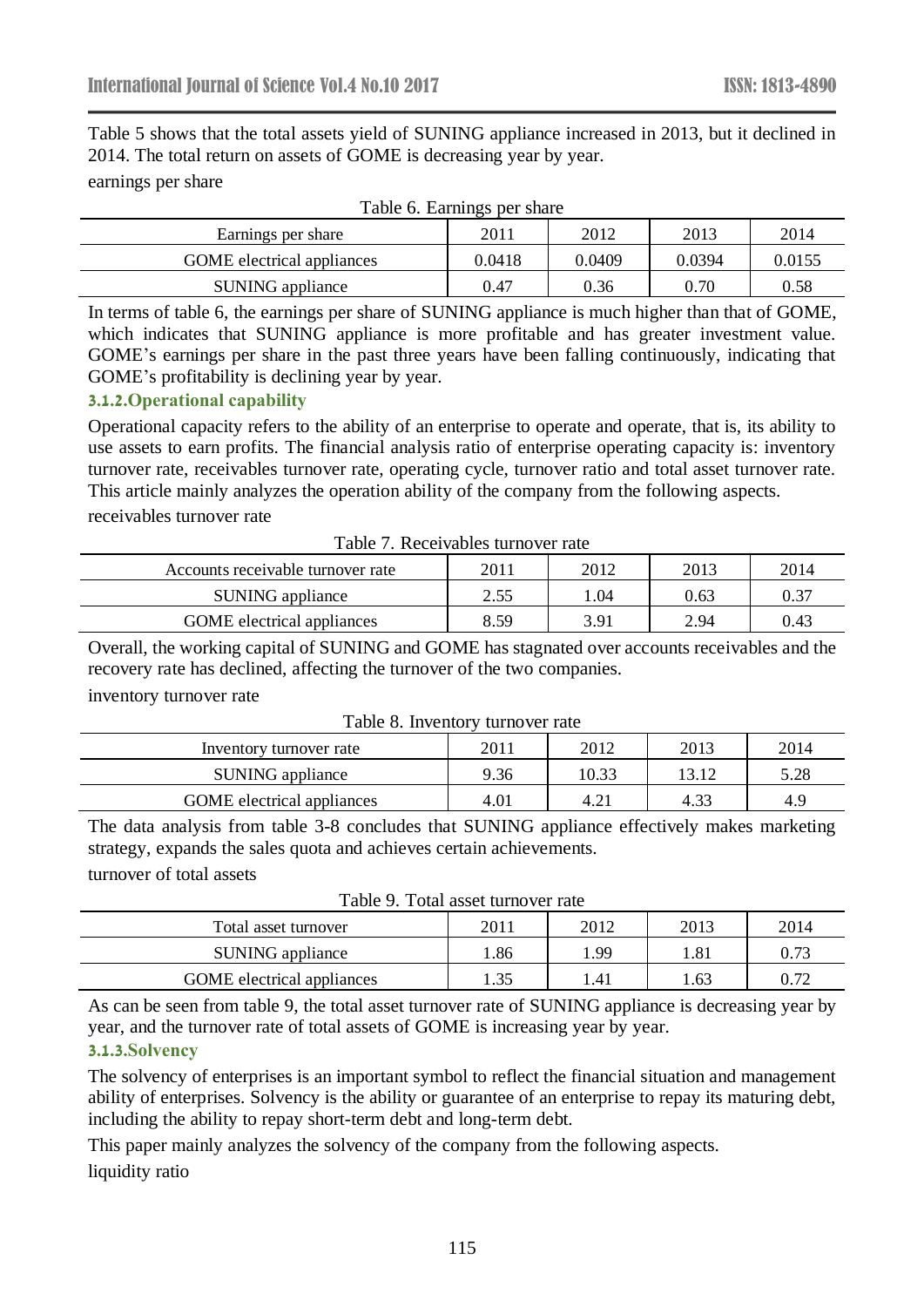| Current ratio                     | 2011            | 2012        | 2013 | 2014 |
|-----------------------------------|-----------------|-------------|------|------|
| SUNING appliance                  |                 | ാറ          | ົາ<  | 2.66 |
| <b>GOME</b> electrical appliances | $\mathbf{\tau}$ | $\cdot$ .65 | l.62 |      |

Table 10. Current ratio

In general, the normal flow rate of a company should be 2:1. By the above table, SUNING fluctuates greatly in 2014 and its solvency is higher. The current liabilities of GOME are low and the loss buffer capacity is not strong enough.

quick ratio

Table 11. Quick ratio

| Ouick ratio                       | 2011 | 2012 | 2013 | 2014 |
|-----------------------------------|------|------|------|------|
| SUNING appliance                  | 0.86 | 0.71 | 0.95 | 0.87 |
| <b>GOME</b> electrical appliances | .18  | .08  | .03  | 0.81 |

As can be seen from table 11, the reason for the decrease in the rapid rate of the GOME electrical appliances is that its inventory is too much.

cash ratio

Table 12. Cash ratio

| Cash ratio                        | 2011     | 2012 | 2013 | 2014 |
|-----------------------------------|----------|------|------|------|
| SUNING appliance                  | $0.67\,$ | 0.58 | 0.51 | l.38 |
| <b>GOME</b> electrical appliances | 0.49     | 0.48 | 0.30 | 0.38 |

From table 12, it can be concluded that, in terms of cash ratio, SUNING appliance is higher than GOME, which means that SUNING appliance does not use capital efficiently. asset-liability ratio

Table 13. Asset-liability ratio

| Asset-liability ratio             | 2011 | 2012 | 2013 | 2014 |
|-----------------------------------|------|------|------|------|
| SUNING appliance                  | 0.59 | 0.53 | 0.52 | 0.51 |
| <b>GOME</b> electrical appliances | 0.40 | 0.44 | 0.45 | 0.58 |
|                                   |      |      |      |      |

Above show that the asset-liability ratio in GOME rise year by year, SUNIG appliance asset-liability ratio is higher than GOME, therefore deduce GOME adopted more conservative financial policies. equity ratio

|                                   | ັ    |      |      |      |
|-----------------------------------|------|------|------|------|
| Equity ratio                      | 2011 | 2012 | 2013 | 2014 |
| SUNING appliance                  | .30  | .54  | 1.41 | .41  |
| <b>GOME</b> electrical appliances | .46  | .33  | 1.38 | . 41 |

Table 14. Property rights ratio

Equity ratio, also called debt equity ratio, which reflects the owner's equity of creditor's rights guarantee degree, it reflects the creditors and owners to provide capital relative relationship, reflects the stability of the basic financial structure. As can be seen from the table, the equity ratio of SUNIG and GOME is relatively stable.

interest guarantee coefficient

Table 15. Interest protection factor

| Interest factor                   | 2011     | 2012     | 2013     | 2014     |
|-----------------------------------|----------|----------|----------|----------|
| SUNING appliance                  | $-13.97$ | $-15.05$ | $-16.42$ | $-11.03$ |
| <b>GOME</b> electrical appliances | 6.25     |          | $-1.87$  | 13.22    |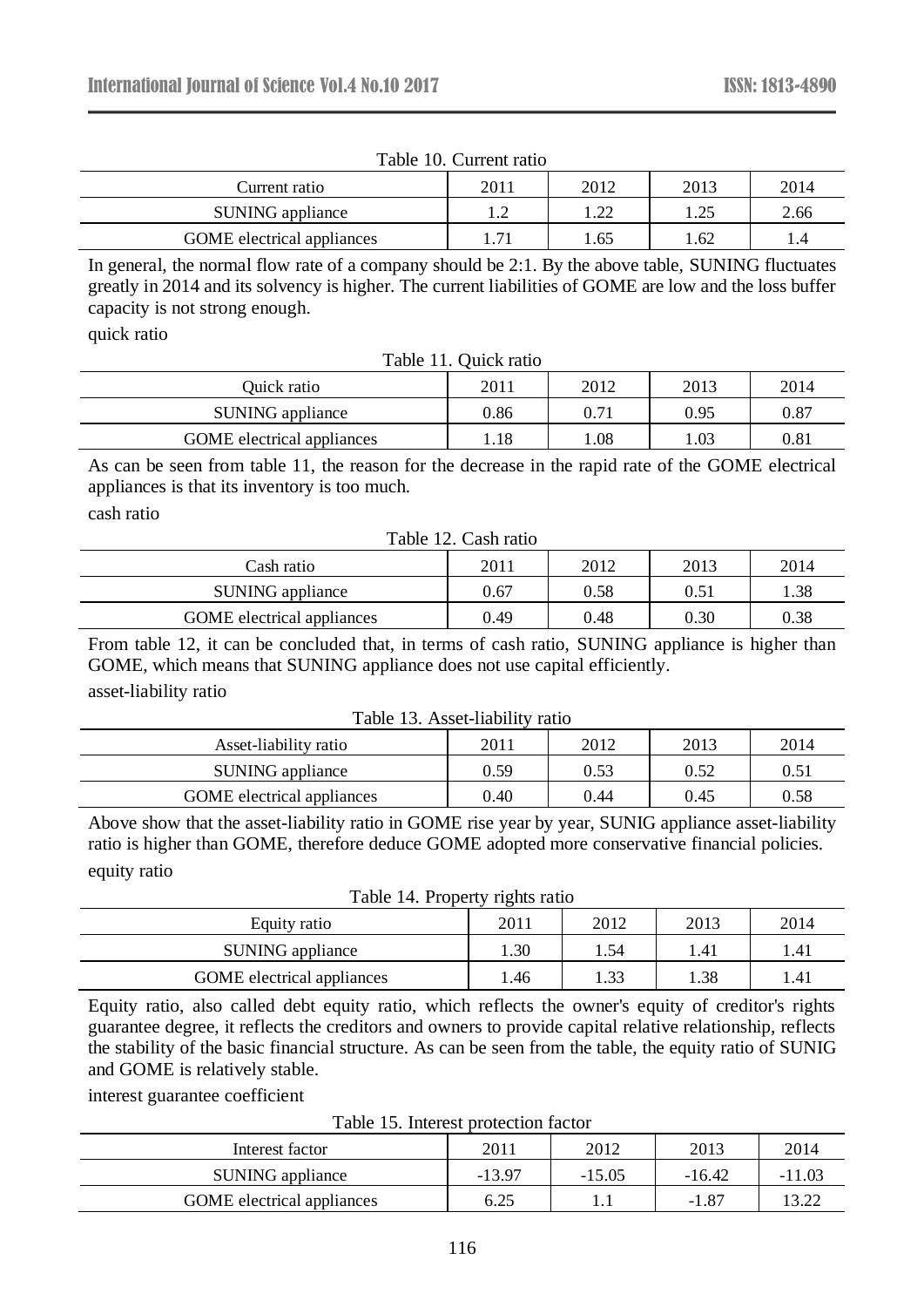The security degree of creditor's rights is measured by the interest guarantee multiple. GOME's interest multiples are clearly falling, indicating that GOME's profitability has declined. equity ratio of shareholders

| Tuble To: Dilatenbluer equity ratio |       |       |       |       |
|-------------------------------------|-------|-------|-------|-------|
| Equity ratio of shareholders        | 2011  | 2012  | 2013  | 2014  |
| SUNING appliance                    | 41.64 | 42.92 | 38.52 | 38.33 |
| <b>GOME</b> electrical appliances   | 33    | 40.69 | 42.84 | 41.51 |

Table 16. Shareholder equity ratio

It can be seen from the above picture that the shareholders' equity ratio of SUNING appliance is slightly larger than that of GOME, which indicates that SUNING appliance is more active in using financial leverage than GOME and expanding its operation scale.

#### **3.2 DuPont analysis**

Table 17. SUNING appliance and GOME electrical appliances in 2014

| Projects                          | <b>SUNING</b> appliance | GOME electrical appliances |
|-----------------------------------|-------------------------|----------------------------|
| Main business profit margin       | 44.18%                  | 12.64%                     |
| Operating profit margin           | 5.06%                   | 0.10%                      |
| Cost profit margin                | 2.29%                   | 1.61%                      |
| Return on equity                  | 15.69%                  | 0.68%                      |
| Return on total assets            | 5.17%                   | 0.39%                      |
| Earnings per share                | 0.58                    | 0.0155                     |
| Accounts receivable turnover rate | 0.37                    | 0.43                       |
| Inventory turnover rate           | 5.28                    | 4.9                        |
| Asset turnover                    | 0.73                    | 0.72                       |
| Asset-liability ratio             | 0.51                    | 0.58                       |

As can be seen from the results of financial analysis, the overall financial indexes of the two major electrical appliances are relatively healthy, and the index changes are not large, and the overall trend is slowly rising. The advice to both companies is to improve their debt management ability and take the courage to move forward.

#### **4. Conclusion and Suggestion**

According to the results of various indicators, the two electric retailers have the advantages and disadvantages. This paper puts forward the following improvement measures and management Suggestions for the two companies:

(1)There are differences between the operation strategy and operation of GOME and SUNING appliances, but both should expand sales revenue and increase market share. Reasonable allocation of resources quicken asset turnover and create maximum value with limited resources.

(2) from the aspects of company management, more and more companies using the meager profit but high turnover management strategy, the need to strengthen the control of cost, especially to the management of cost control, the transformation of the mode of management and improve the efficiency of management, strictly control the cost, improve the level of profit.

# **References**

- [1] G.J.Chuan:Discussion on the problems and countermeasures of enterprise financial statement analysis (Finance and Economics),04( 2013),p.15-29. (In Chinese)
- [2] L.Y.Fei: Analysis of profit model of Chinese household appliance retail chains(Science and technology information), Vol.03(2012),p.30-47. (In Chinese)